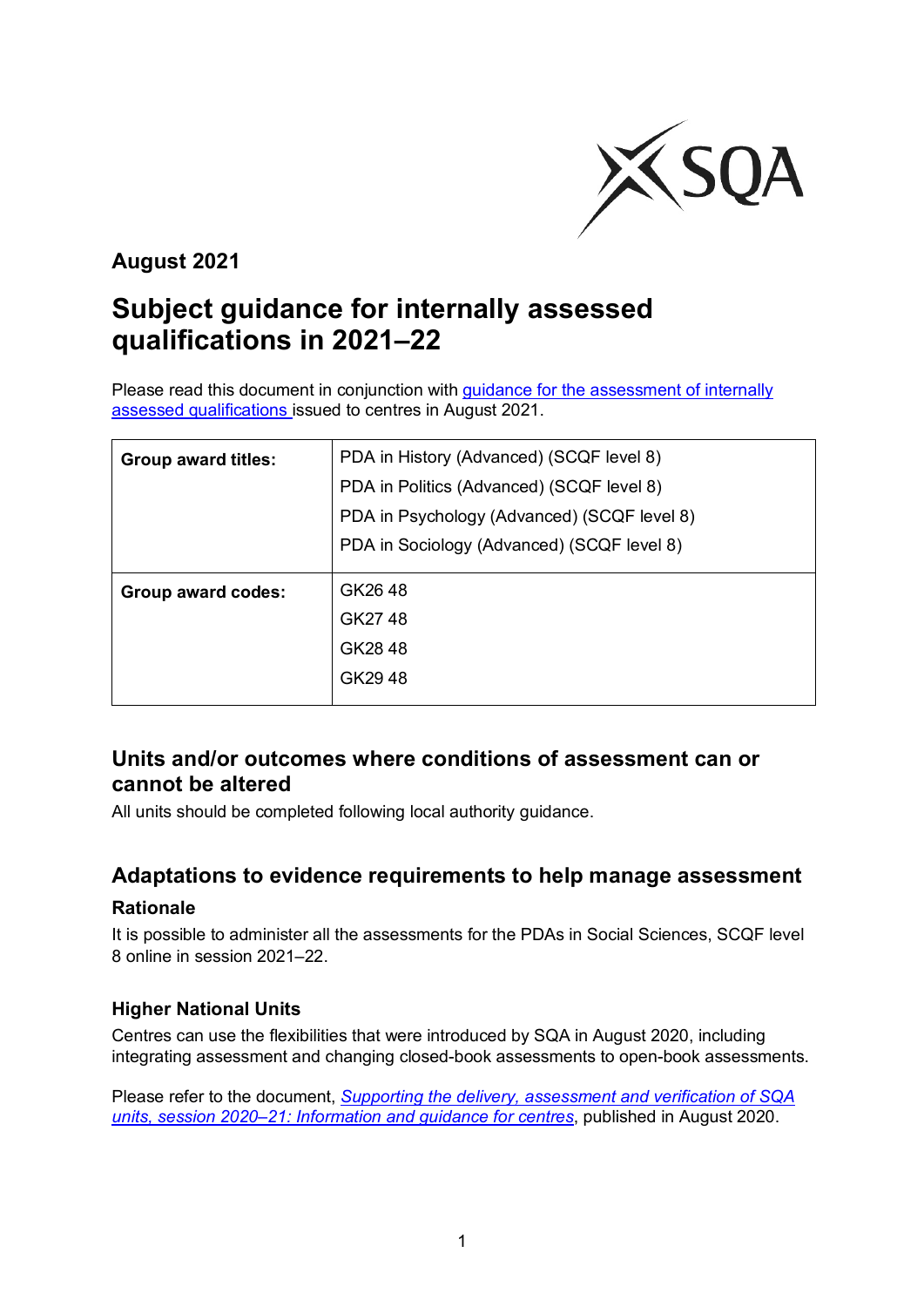These adaptations will help maximise time available for learning and teaching, ensure that the validity and integrity of the PDAs in Social Sciences is maintained and help to ensure the safety of lecturers and learners.

# **Additional guidance/information**

### **Social Sciences Qualification Support Team (QST)**

The Social Sciences QST includes members from 11 Scottish colleges and SQA qualifications staff. The team monitors the delivery of the PDAs in Social Sciences, including monitoring standards. It also provides advice to SQA about supporting the delivery of these qualifications.

The QST met in November 2020 to discuss the SQA announcements. Members felt that it would be beneficial to work collaboratively across centres to agree common approaches to assessment to ensure a measure of consistency and standardisation.

The advice that follows is intended to offer support to those delivering the PDAs in Social Sciences in session 2021–22. Centres have discretion over how they implement the guidance issued by SQA and the recommendations of the QST. The guidance applies to the current version of the awards.

#### **Alternatives to closed-book unit assessments**

To maintain the integrity of the PDAs in Social Sciences and offer some standardisation across all centres, the QST advocates the following suggestions for alternatives to closedbook assessments:

- ♦ Continue to sample information for the alternative assessment, allowing depth of knowledge on specific areas rather than assessing the whole topic.
- ♦ Keep the same word counts as advised in the closed-book assessments to challenge learners and develop their skills in concise responses.
- ♦ For parity, learner responses must adhere to set approximations for all assessment word counts, with upper and lower thresholds to ensure fair marking.
- ♦ Use a range of diverse assessments to avoid repetition and develop a range of skills that support the aims of the group awards and accommodate the demands of remote delivery.
- ♦ Work within course teams to develop different assessments across the programme. Consider, where possible, a different assessment method for each alternative assessment, for example a wiki or blog, presentation, online timed assessment, response to a stimulus scenario, restricted response, portfolio or project, academic poster, professional dialogue or interview.
- $\bullet$  If possible, the centre should incorporate one timed response in the alternative assessments, considering issues around digital poverty and accessibility. This may depend on the logistics and access to ICT. For example, learners could have 24 hours to access and complete an assessment.
- $\bullet$  Except for timed assessments, a bibliography should be submitted with the coursework.